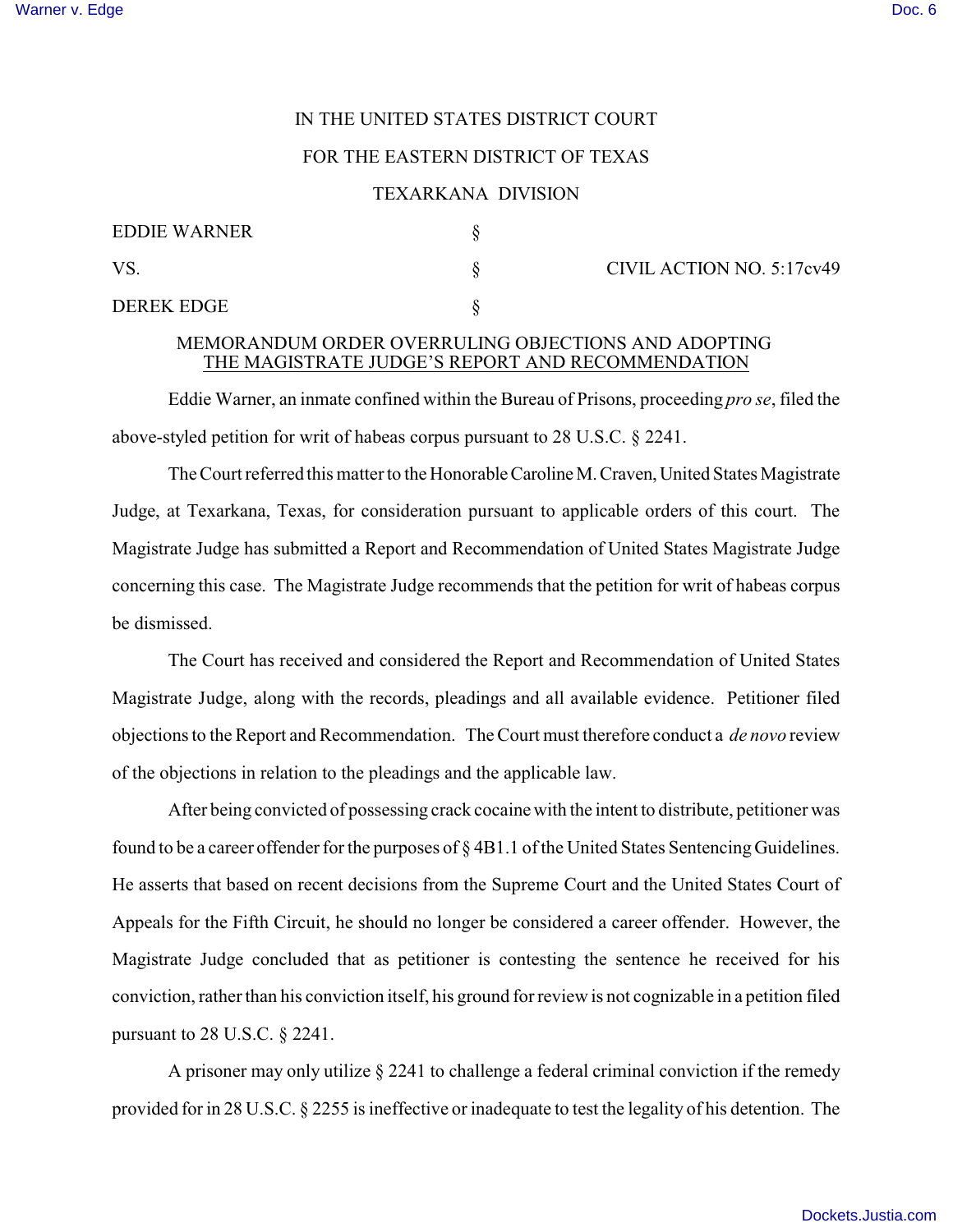remedy provided for in § 2255 has been found to be ineffective to challenge the legality of a prisoner's detention only where the prisoner is asserting a ground for review that: (1) is based on a Supreme Court decision that applies retroactively on collateral review and establishes he may have been convicted of a nonexistent offense and (2) was foreclosed by applicable circuit law at the time it could have been asserted at trial, on direct appeal or in a first motion to vacate filed pursuant to § 2255. *Reyes-Requena v. United States*, 243 F.3d 893, 894 (5th Cir. 2001).

### *First Objection*

In his first objection, petitioner objects to the "characterization that his § 2241 petition was not challenging the 'imposition of his sentence' or the 'legality of his detention.'" However, in her Report and Recommendation, the Magistrate Judge correctly stated that petitioner was challenging the legality of the sentence imposed as a result of his conviction.

### *Second Objection*

Next, petitioner states that the loss of his liberty as a result of his sentencing proceeding and what he characterizes as a misapplied career offender enhancement has placed him in a specific subset of offenders whose sentence is fundamentally unfair. However, the test for determining if petitioner is entitled to relief in this proceeding is not whether his sentence is fundamentally unfair, but whether he has satisfied the test set forth in *Reyes-Requena*.

# *Third Objection*

In his third objection, petitioner states § 2255 is inadequate to challenge the legality of his detention because the restrictions on filing a successive motion to vacate under § 2255 prevents him from being able to rely on the Supreme Court's recent decision in *Mathis v. United States*, 136 S. Ct. 2243 (2016). In *Mathis*, the Supreme Court held that when determining whether a prior conviction qualifies as a predicate offense under the Armed Career Criminal Act, a sentencing court may subdivide the statute which formed the basis for the prior conviction only if the statute contains multiple elements constituting separate crimes rather than simply multiple means of committing the same offense. *United States v. Wright*, \_\_\_ F. App'x \_\_\_, 2017 WL 1032310 (5th Cir. Mar. 15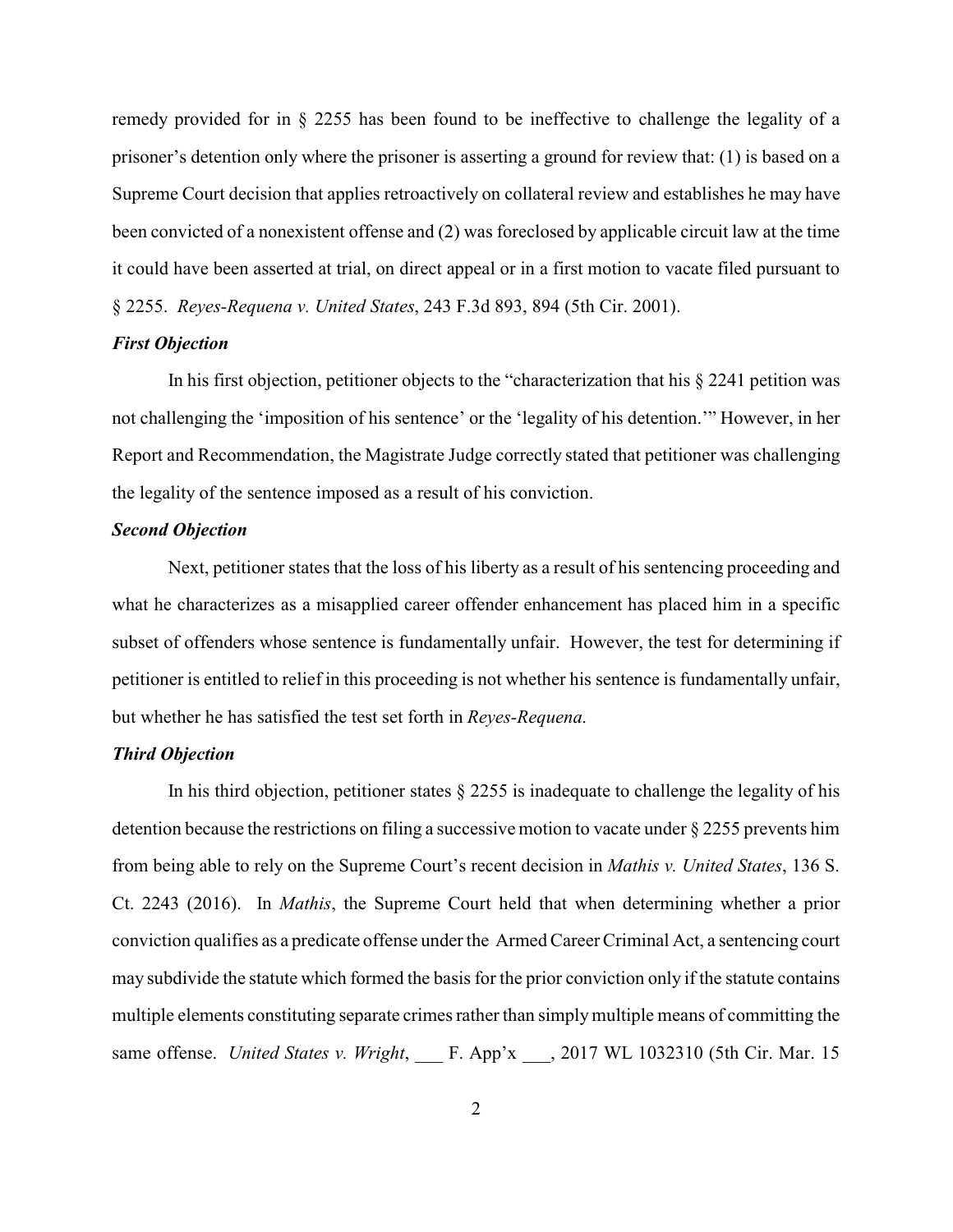2017). However, a prisoner's inability to meet the requirements for filing a successive motion to vacate under § 2255 does not make the remedy provided by § 2255 inadequate to challenge the legality of his detention. *Tolliver v. Dobre*, 211 F.3d 875, 878 (5th Cir. 2000).

# *Fourth Objection*

Next, petitioner contends that his ground for review was foreclosed by applicable circuit law at the time of his trial, direct appeal and initial motion to vacate filed pursuant to § 2255. As petitioner relies on decisions that were issued in 2016 and 2017, his contention is correct. Despite this, however, his ground for review is not cognizable in this proceeding because he is challenging the sentence he received as a result of his conviction rather than his conviction itself. *Reyes-Requena*, 243 F.3d at 894; *Kinder v. Purdy*, 222 F.3d . 209, 213-14 (5th Cir. 2000).

#### *Fifth Objection*

Petitioner also assets that the law applicable to the determination of whether a defendant is a career offender was changed by the decision in *Hinkle v. United States*, 832 F.3d 569 (5th Cir. 2016). In *Hinkle*, the United States Court of the Appeals for the Fifth Circuit held that a conviction pursuant to § 481.112(a) of the Texas Health and Safety Code does not qualify as a "controlled substance offense" for the purposes of § 4B1.1. However, even assuming *Hinkle* changed the applicable law, it is unavailing to petitioner in this proceeding because he is challenging his sentence rather than his conviction.

#### *Sixth Objection*

In his sixth objection, petitioner states that the decisions in *Hinkle* and *Mathis* were unavailable to him when he filed his initial motion to vacate pursuant to  $\S 2225$ . As previously explained, while petitioner's statement is correct, he is nevertheless not entitled to relief because he is challenging his sentence rather than his conviction.

# *Seventh Objection*

Next, petitioner objects to the "blanket categorization" that his prior convictions should no longer be considered predicate offenses under § 4B1.1 because this issue is still under "feverish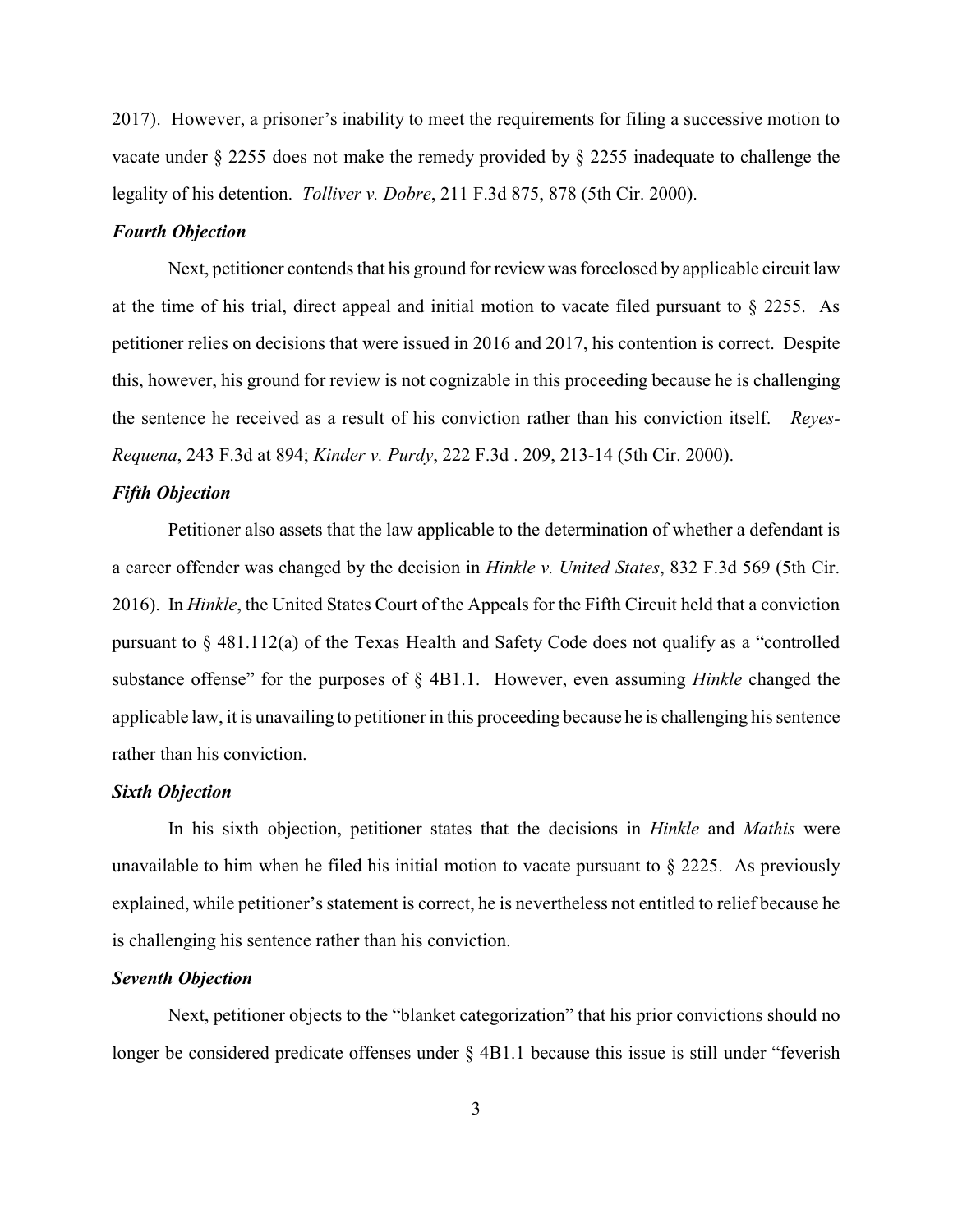judicial debate." While the Magistrate Judge stated petitioner was asserting that his prior convictions no longer qualified as predicate offenses, no determination was made as to whether the prior convictions still qualified as predicate offenses. Regardless, as petitioner is challenging his sentence rather than his conviction, the determination of whether his prior convictions still qualify as predicate offenses is irrelevant to a determination as to whether petitioner is entitled to relief in this proceeding.

# *Eighth and Ninth Objection*s

In his eighth and ninth objections, petitioner contends that in light of the decisions in *Mathis* and *Hinkle*, his prior convictions no longer qualify as predicate offenses for the purposes of § 4B1.1. Even if petitioner is correct, he is still not entitled to relief in this proceeding because he is challenging his sentence rather than his conviction.

### *Tenth Objection*

Finally, petitioner objects to the recommendations that: (a)  $\S 2241$  is not the proper statute for him to seek relief under; (b) § 2241 does not provide him with a remedy and (c) his prior motion to vacate filed pursuant to § 2255 was not time-barred. Based on the authorities cited above, § 2241 is not the proper statute for petitioner to seek relief under and does not provide him with a remedy. Moreover, the determination that petitioner's motion to vacate was barred by the applicable statute of limitations may not be challenged in this proceeding.

### ORDER

Accordingly, petitioner's objections are **OVERRULED**. The findings of fact and conclusions of law of the Magistrate Judge are correct and the report of the Magistrate Judge is **ADOPTED**. A final judgment will be entered in accordance with the Magistrate Judge's recommendation.